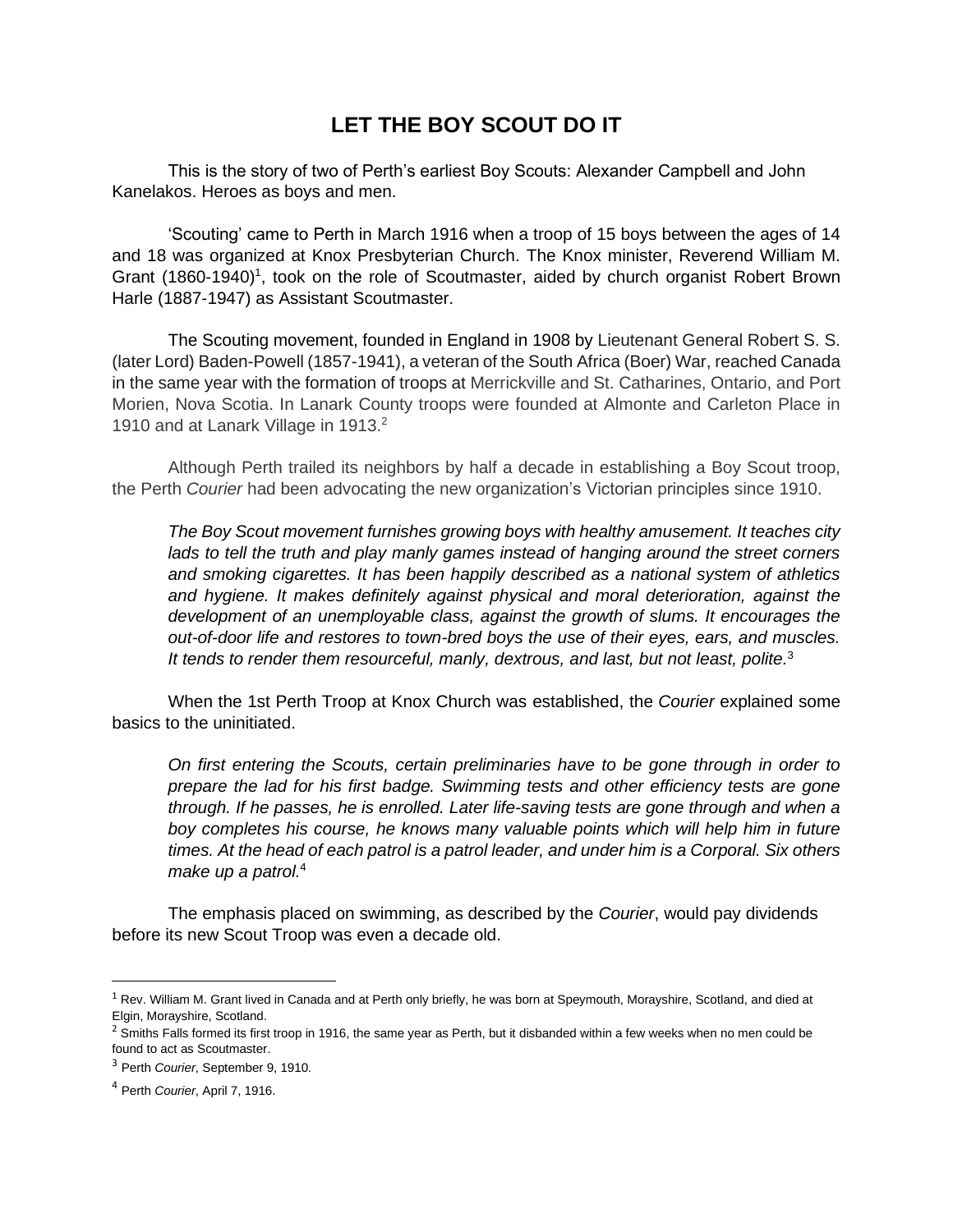### **HE WAS A MAN**

#### **Alexander Railton Campbell (1910-1943)**

On a frosty afternoon in late December 1921<sup>5</sup>, as 11-year-old Alex Campbell crossed the Gore Street Bridge, bound for his home near Knox Presbyterian Church<sup>6</sup>, he was paying little attention to the excited shouts coming from the Tay Basin. Ten days of freezing temperatures and only light snowfall had turned the Tay Basin into a giant ice rink, alive with a large, loud, shinny game and skating party. When the shouting suddenly changed tone, however, it brought him to the bridge rail.

Peering over, almost directly below him, where the current of the Tay River flowed into the Basin, he spotted a small figure clinging to a lip of broken ice at the edge of a wide lead of open water. The figure struggled in the dark water in desperate silence, but the hockey players and skaters, clustered in a gawking panicked crowd, screamed and shouted for help.

As a *"Boy Scout Corporal"<sup>7</sup>* Alex Campbell had trained for emergencies just like this one and did not hesitate. Slipping down the canal bank on his rear, he slid on his belly across the ice toward what he could now clearly see was a young girl. According to witnesses, *"other boys standing about did not make even an attempt to help, but said to let the Boy Scout do it"<sup>8</sup>* .

Campbell was almost within reach of grabbing the girl's coat collar when the ice cracked beneath him, gave way, and dumped him into the river. He had not paused to remove his woolen overcoat and when plunged into the freezing water its weight pulled him down and the current threatened to drag him beneath the ice. Swimming with all his strength he managed to reach the ice edge and, hand over hand, pulled himself to the girl's side. Grabbing her coat, he held her head above water and towed her across the open lead to a stronger ice shelf near shore. There, one of the spectators finally reached out with a hockey stick and helped hoist the girl out of water. Despite the weight of his waterlogged coat, Campbell managed to lift himself up onto the ice and, exhausted, drag the nearly frozen girl to safety on the riverbank.

In December 1921, when she strayed too close to the open water and broke through the ice, Julia Bernice Beadle was just 6½-years-of-age. Born at Westport, Ontario, in 1914, she was the eighth of nine children<sup>9</sup> born to mill worker Joseph Henry Beadle (1864-1922) and Margaret Elizabeth Martin (1876-1944), then living on Sherbrooke Street in Perth.<sup>10</sup> Thanks to Alex Campbell, hardly five years her senior, Julia would grow up to marry twice<sup>11</sup>, raise two daughters of her own, and live to the age of 76 years.

<sup>5</sup> Probably on Saturday December 17th.

<sup>6</sup> St. Paul's United Church after 1925.

<sup>7</sup> Perth *Courier*, December 23, 1921.

<sup>&</sup>lt;sup>8</sup> Ibid.

<sup>9</sup> Her siblings were Mary Estella (1894-1951), Joseph Miram (1897-1936), William Ambrose (1901-1959), Gervaise B. (1904-1944), Thomas Sylvester (1907-1964), Patrick Alphonse (1909-1988), Anastasia 'Annis' (1912-c1990), Marcella (1916-1997).

 $10$  Six months after her ducking in the Tay Basin, Julia's father died on June 24,1922.

<sup>&</sup>lt;sup>11</sup> Julia married William John McCann (1891-1972) and Albert Hart (1938-2005).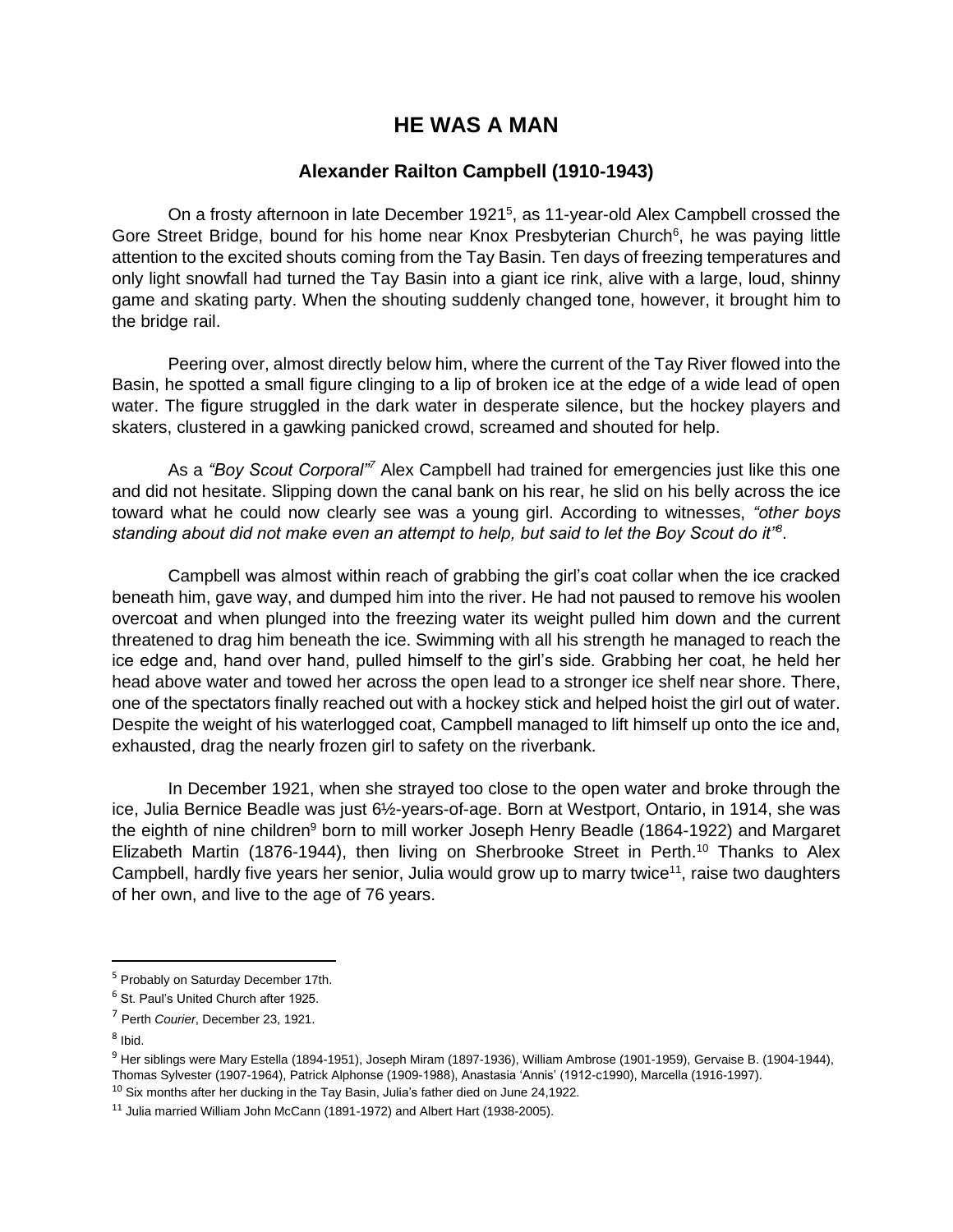On January 12, 1922, Perth Scoutmaster Richard Henry Holmes (1890-1977)<sup>12</sup> filed a petition with the Boy Scouts Associations Headquarters recommending that Alex Campbell be formally recognized for his brave and selfless actions in saving the life of Julia Beadle. Investigators took sworn statements from two of the eyewitnesses, 13-year-old Harold Imeson (1909-1931) and nine-year-old Wilfred Doyle (1913-2000), that confirmed press reports of the rescue as published in the Perth *Expositor*, the Perth *Courier,* the Quebec *Chronicle* and circulated by the *Canadian Press* wire. The investigators concluded that Campbell should be awarded the Boy Scouts 'Silver Cross' for gallantry.

On the evening of Friday, May 5th, the Perth Boy Scout Troop staged an event at the Balderson Theatre on Gore Street honoring Alex Campbell. Following a program of *"choruses, recitations, songs, physical exercises, blind-fold boxing, contests, and the three act play 'A Boy Scout's Good Turn'"* Campbell was decorated with the Silver Cross.

The award was to have been presented by local Member of Parliament and Minister of Railways and Canals John Alexander Stewart (1867-1922), but he had fallen ill<sup>13</sup> so the ceremony was conducted by County Court Judge James Henderson Scott (1858-1935). The Judge *"paid a high compliment to the Boy* 



*Alex Campbell, second from right, with his siblings, LtoR, Richard, Lavinia, Ivey and Emillie.*

*Scouts"* in general, and *"to Scout Alex Campbell, who at the risk of his own life, had saved young Miss Beadle from drowning in the river … a commendable act"*. He then read a letter to Campbell from Dr. James William Robertson (1857-1930)<sup>14</sup>, Chief Commissioner of the Boy Scouts of Canada, *"who personally congratulated the Perth Scout for his brave deed"*. 15

<sup>&</sup>lt;sup>12</sup> Born in England in 1890, 'Sgt. Holmes' or 'Skipper Holmes', arrived in Perth in 1913. In 1916 he enlisted with 130th Battalion and served in the 3rd Canadian Infantry Battalion during WW1 where he was wounded and won the Military Medal. Returning to Perth in 1919 he took over leadership of 1st Perth Scout Troop and helped found a Cub Pack, a Sea Scout Troop, and a Rover Scout Group. He was appointed District Scout Master for Lanark County in 1925. On his CEF enlistment papers Holmes gave his occupation as a 'Farm Laborer', but after study through a government financed veterans' program at the Perth Business College, he moved to Smooth Rock Falls in 1929 and worked in the office of the Abitibi Pulp and Paper Company for the next 25 years - except for the years of WW2 when he re-enlisted as an infantry Sergeant, rising to the rank of Captain. At Smooth Rock Falls he launched the town's first Cub and Scout troops. Retiring to Perth in 1955 he continued his involvement in Scouting into the 1960s. Holmes was active in Scouting for over 50 years and received the Boy Scouts' Medal of Merit (1938) for long & valuable service, the Long Service Medal (1946) and the Silver Acorn (1973) for meritorious conduct & service. He married Grace Annie Drew (1885-1974) in England in 1917 and was the father of two sons and a daughter. He died in 1977 and was buried in Elmwood Cemetery, Perth. <sup>13</sup> John A. Stewart died five months later on October 7, 1922.

<sup>&</sup>lt;sup>14</sup> Robertson was formerly Professor of Dairying at Ontario Agricultural College, Guelph, and the Dominion Dairy & Cold Storage Commissioner 1890-1904, and was the man behind production of Perth's famous 'Mammoth Cheese' in 1892. He had just been named Canada's Chief Commissioner of the Boy Scouts in early 1922.

<sup>15</sup> Perth *Courier*, May 12, 1922.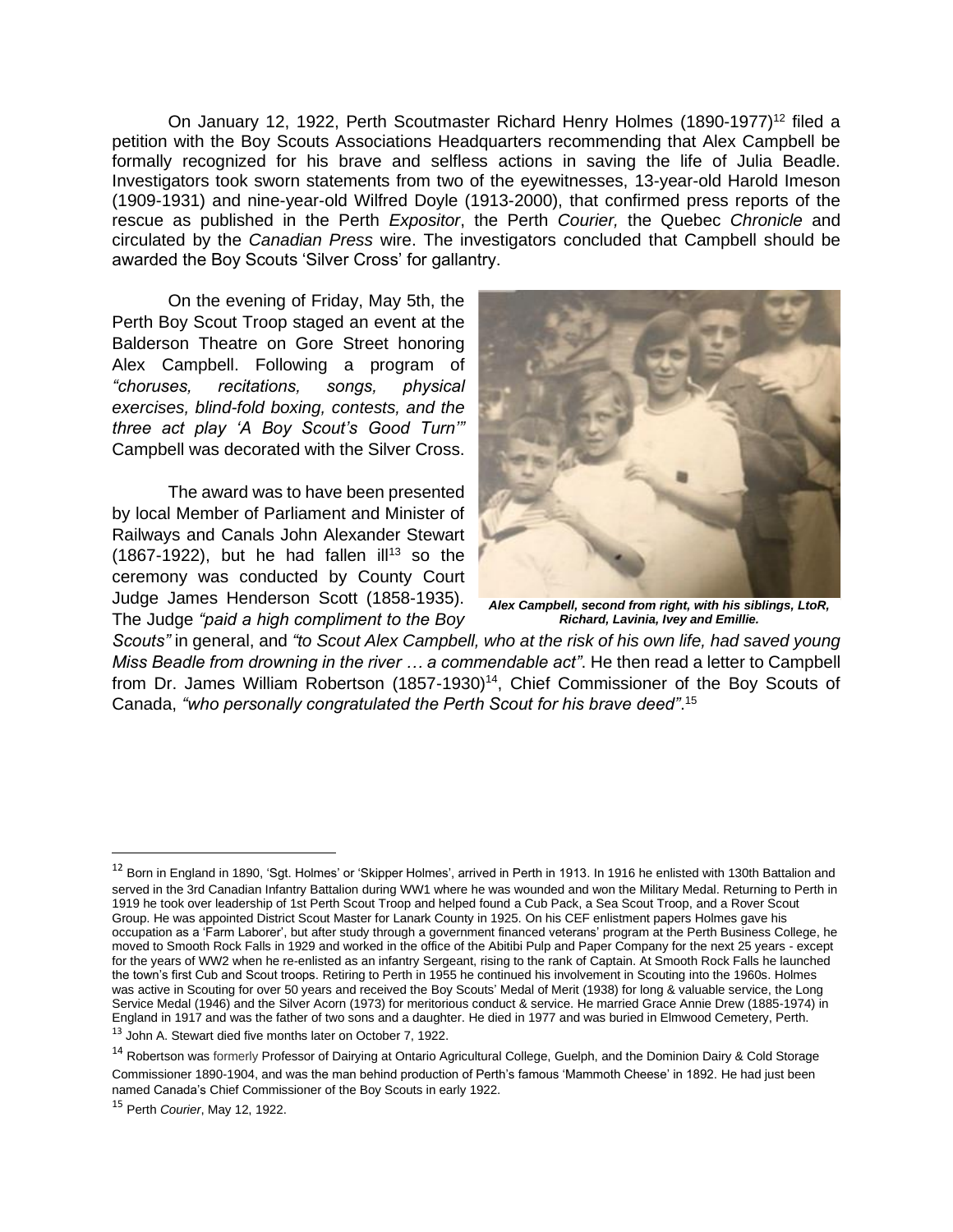

*Scoutmaster Richard Holmes 1890-1977* **c1960 (Photo courtesy of Scouts Canada)**

In concluding his remarks Judge Scott told the people of Perth that they owed a great debt to Scoutmaster Richard Holmes who *"devoted an immense amount of time gratuitously to the Boy Scouts movement"* and urged that *"every effort should be made to uphold Sgt. Holmes in the splendid work*  [with] which he is connected, a work which teaches discipline, *obedience, good habits, and good citizenship"<sup>16</sup>* .

Silver Cross medal winner Alexander 'Alex' Railton Campbell was a 'barrack brat', born March 8, 1910 at Wellington Barracks, Halifax, Nova Scotia. His father, Sergeant Henry 'Harry' Davies Campbell (1879-1917), a native of Pendleton, Lancashire, England, was a professional soldier then serving with the Royal Canadian Regiment<sup>17</sup>. At the outbreak of World War One (WW1) in 1914, Harry Campbell was promoted to commissioned rank and, serving as a Captain and Quarter Master with the 24th Battalion Canadian Infantry, was killed in action at Passchendaele in July 1917.

When Captain Harry Campbell died in France, his wife, Sarah Jane Railton-Campbell (1879-1951), and his five children<sup>18</sup>, were living in army quarters at Quebec City. In 1919, at war's end, the family moved to Perth, Ontario, to live with Sarah's spinster sister, Catherine Railton (1878-1949)<sup>19</sup>, at 28 Gore Street West.

Alex Campbell was nine years of age when he arrived at Perth. He attended Perth Public school and, mindful of the lack of a father in his life, his mother encouraged him to enroll in Richard Holmes' Boy Scout Troop. Alex's name never appeared on the public school honor roll<sup>20</sup>, and at Perth Collegiate Institute, while he earned good grades in English Literature, he otherwise seems to have been a 'C' student. He was, however, a much admired athlete. Alex played most intermural sports, competed on the inter-school badminton team and was a star of the rugby squad that swept the county championship every year during his time at PCI (1925-1929). In this connection an artistic talent also revealed itself as he entertained the student body with cartoons lampooning each game posted to the school bulletin board.

By 1925, at age 15, Campbell become Assistant Scout Master at the Perth Troop. At PCI he was active in the cadet program, a platoon leader in 1928 and 1929, and even before graduation enlisted with the 42nd Lanark & Renfrew Militia Regiment where he was ranked Sergeant by 1928 at the age of 18 years.

<sup>16</sup> Perth *Courier*, May 12, 1922.

<sup>&</sup>lt;sup>17</sup> Captain Henry Campbell had formerly served with 2nd Battalion, 4th Kings Own Rifles, and had seen action in the South African (Boer) War.

<sup>&</sup>lt;sup>18</sup> Emilie Mary (1906-1973), unmarried; Ivy Margaret (1908-1971), married John McLean Chamard (1911-1986); Alexander Railton (1910-1943), unmarried; Lavinia Grace Catherine (1912-1986), married Howard Gibb (1909-1983); and Richard Birchall Philip (1915-1979), married Ethlyn Anne Morrison (1915-2013).

<sup>&</sup>lt;sup>19</sup> Catherine Railton had come to Canada in 1911 and worked at Bishop Strachan School in Toronto.

 $20$  The name of his sister Ivy appeared regularly as a top student.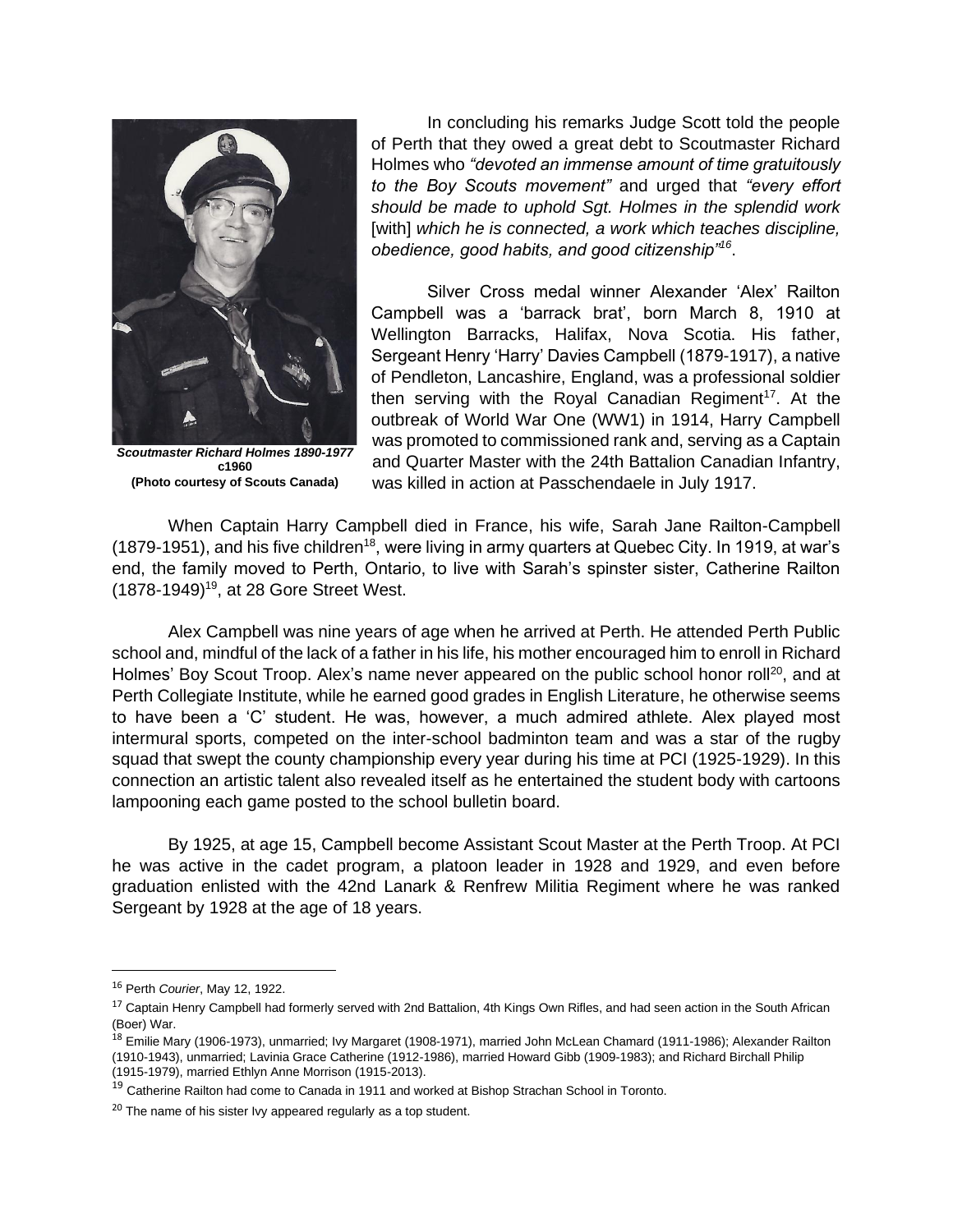

*Alex Campbell c1928* **(Photo courtesy of Scouts Canada)**

In 1930 he spent a few months in Toronto but returned to Perth and established his own small business. The Ottawa *Evening Citizen* would later describe him as a *"commercial artist"<sup>21</sup>*, but his trade was designing and painting signs that, over time, he expanded to decorative painting and even re-painting cars and trucks<sup>22</sup>. Over the next decade Alex Campbell played leadership roles with the St. Andrews Presbyterian Church Youth Group, the PCI Ex-Pupils Association and the 100 Club, and continued to follow his athletic pursuits, playing for the Perth Town Rugby Team, and serving on the executive of the Olympic Club where he was noted for his wrestling prowess and gymnastic demonstrations.

By 1939 Alex Campbell was ranked a Captain in the Lanark & Renfrew Regiment. That May, he took his command, Perth's Company-D, to Ottawa for the visit of King George VI and Queen Mary, and then travelled as part of the Royal escort from Ottawa to Kingston. A few months later he was promoted Regimental Major, but when war broke out that September, he was so anxious to join the fight that, in April 1940, he accepted

a reduction in rank to Lieutenant, to enlist with the Hastings & Prince Edward Light Infantry Regiment (Hasty Ps) of the Canadian Active Service Force *(*CASF*)* 23 .

Lieutenant Alex Campbell went overseas in the summer of 1940. In the fall of 1941 he completed the Company Commander's Course in England and by June 1942 had been restored the rank of Captain and Company Commander. He first saw action in North Africa at the end of 1942 when he was loaned to the British Army's 2nd Battalion, Coldstream Guards, part of 1st Guards Brigade, 78th Infantry Division.

Ordered back to the United Kingdom at the end of March 1943, he took command of A-Company of the Hasty



Ps in time for the invasion of Sicily (Operation Husky) that July. One of his Platoon Commanders was Lieutenant Farley Mowat<sup>24</sup> who, in his war memoire, *And No Birds Sang* (1979), recalled Captain Alex Campbell as an *"elephantine lump of man, red-faced, heavy-browed, and fierce eyed, with an incongruous little Hitlerian moustache. He was possessed of a ferocious determination to kill as many Germans as he could, as they had killed his father … The only good German, he liked to say, was a dead one – seven days dead under a hot sun. Apart from this fixation, he was a kindly man and … a bit of a poet too."* The Ottawa *Evening Citizen* wrote that,

<sup>21</sup> Ottawa *Evening Citizen*, February 2, 1944.

<sup>22</sup> On his WW2 enlistment documents he gave his occupation as *"sign painter and contractor"*.

<sup>&</sup>lt;sup>23</sup> His brother, Richard Birchall Phillip Campbell, served as a Royal Canadian Navy instructor at Halifax.

<sup>&</sup>lt;sup>24</sup> Farley Mowat OC (1921-2014), writer and environmentalist, author of 41 books that sold 17 million copies.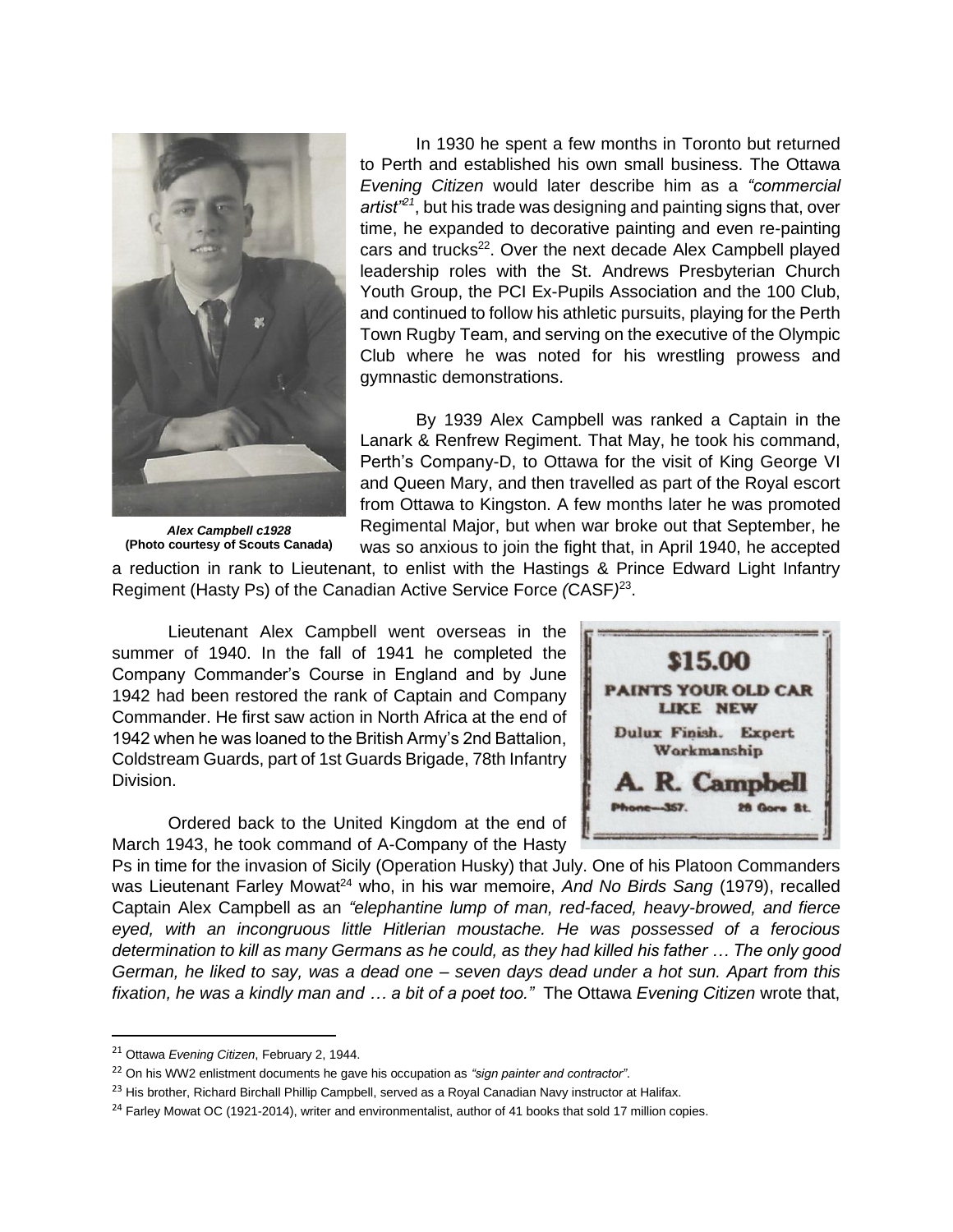*He was wounded slightly<sup>25</sup> in Sicily but refused to go to hospital and continued in the fighting with his men. Campbell was credited with deeds of exceptional daring and gallantry and was credited with killing 23 Germans with a Bren gun whom he trapped in a convoy<sup>26</sup>*

Campbell's single-handed Bren gun attack occurred when his company ambushed a German convoy near Valguarnera, Sicily, on July 18, 1943. It was described as follows by platoon commander Lieutenant Farley Mowat.

> *Then a furious bellow made me turn to see Alex Campbell launching himself down the slope. He was holding a Bren tucked under his one good arm and firing quick bursts as he ran. Although a spare mag was clenched between his teeth, he was still able to roar like a maddened minotaur … I*



*Major Alexander Campbell* **1910-1943**

*momentarily expected to see his mighty bulk come crashing to the ground …* [but] *Alex concentrated his berserk fury on a single truck, and when he had finished firing into it from a range of a dozen yards, his consuming hatred of the enemy must surely have been sated. Within that truck 20 or more Germans writhed and died.<sup>27</sup>*

Shortly after the landings on Sicily, German positions on high ground at Assoro stalled the Allied advance and seemed impossible to circumvent or overcome.

*The summit, the site of an ancient Norman castle whose ruins remained, rose 100 feet above the town. The Germans never believed the Allies would dare stage an attack against such an easily defended position. But the Hasting and Prince Edward Regiment sent one company and a special 'assault company' under Major*<sup>28</sup> *Alexander Campbell to scale the steepest of the castle hill's cliffs while the rest of the battalion approached from the northeast.* 

*In the early hours of the 21st* [July 21, 1943]*, the battalion quietly scaled the cliffs and captured the feature, much to the surprise of the German defenders. Throughout the day, the battalion used its elevated position to call in artillery strikes and conduct attacks into the town. On the 22nd, the 48th Highlanders of Canada, scaling cliffs to the west, helped the Hastings and Prince Edward Regiment expel the Germans from Assoro.<sup>29</sup>*

 $25$  Shot through the muscle of his right arm in the first few minutes of the landing on Sicily.

<sup>26</sup> Ottawa *Evening Citizen* 02 Feb 1944, by Gregory Clark (With the Canadians in Italy).

<sup>27</sup> *And No Birds Sang*, by Farley Mowat (2012).

<sup>&</sup>lt;sup>28</sup> He was actually still a Captain at the time.

<sup>&</sup>lt;sup>29</sup> Sharpening The Sabre: Canadian Infantry Combat Training During the Second World War, by R. Daniel Pellerin (Thesis 2016).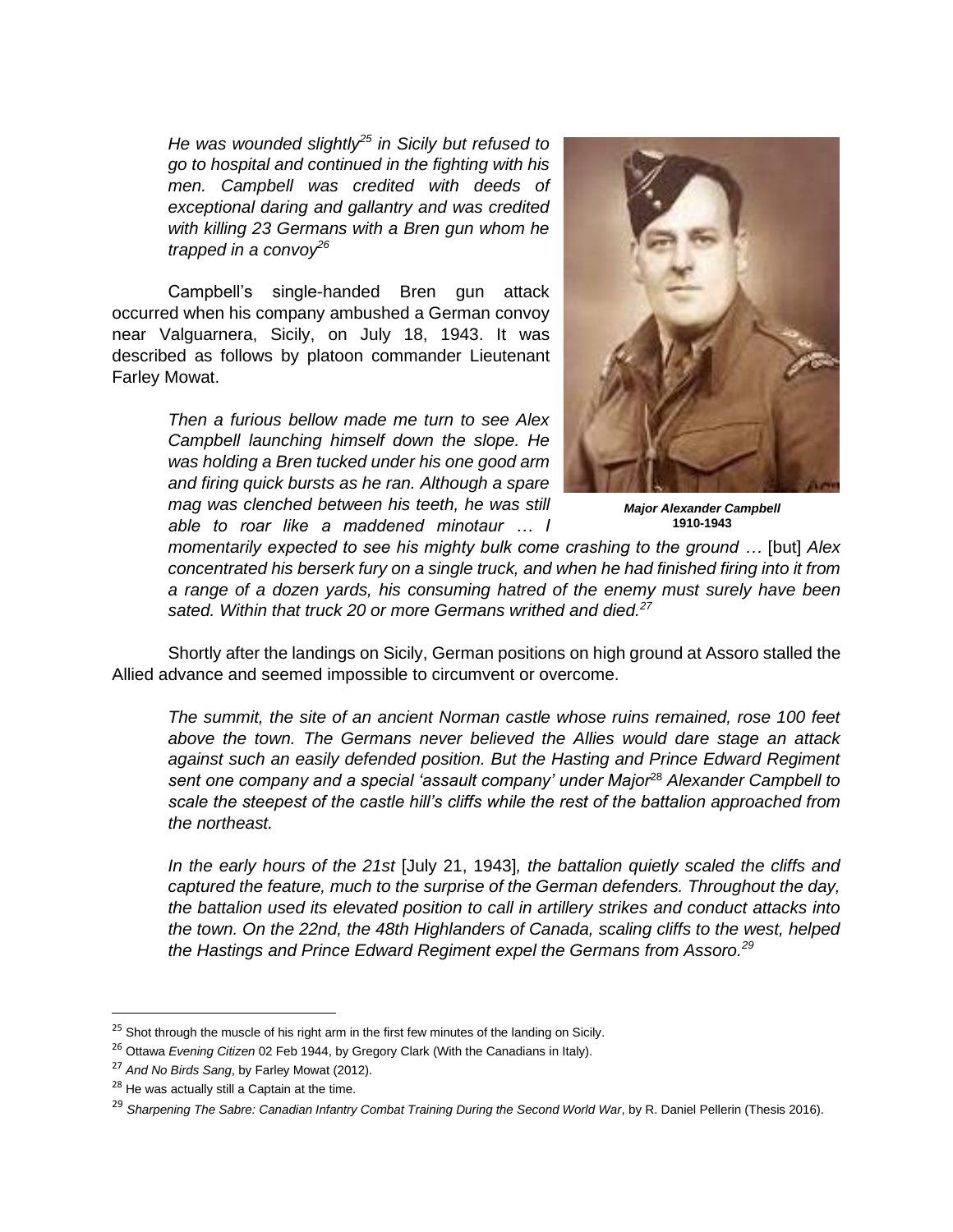Campbell was 'Mentioned in Despatches' and promoted Acting Major in August 1943, just as Sicily fell. The drive behind his ferocity as a fighting soldier, and perhaps as a Boy Scout hero, may be revealed in a letter written to his mother on August 3rd, wherein he told her *"My biggest worry is that I may not be as good a soldier as I should be to live up to Daddy"<sup>30</sup> .*

The Hasty Ps moved on to invade Italy in September, but in early November Alex Campbell fell ill with hepatitis and spent nearly two months in hospital back in North Africa. He did not rejoin his regiment until December 23, 1943, when he found it engaged in a bloody monthlong brawl with the elite German 1st Parachute Division in the Moro River Valley, outside the small town of Ortona.

In his war memoire Farley Mowat recalled that, on the afternoon of December 23rd, he was sent to the rear to guide replacements through the rain, sleet, and mud to reinforce his, by then, badly undermanned regiment. He had travelled only a short distance however, when he met Campbell, now a full Major, returning from hospital, and leading 140 green recruits just arrived from Canada. As they marched back into the valley together, Campbell commented that he had been *"verisfying"*.

*He pulled an envelope out of his battledress jacket and handed it to me. "Read this when you get time and tell me what you think". I tucked it away unread and fell in beside him as the column marched on …*

Later that night, after Campbell had joined his company in the line and Mowat had returned to the Battalion Headquarters (BHQ) and Aid Post, in the cellar of a shattered farmhouse, where he was now serving as Battalion Intelligence Officer, he recalled the envelope.

*I fished it out of my tunic. It was scrawled in pencil on a soiled sheet of Salvation Army canteen paper and his angular script was difficult to read in the shaky light of a kerosene lantern that jumped and flared whenever a shell exploded near at hand"*. 31

*When 'neath the rumble of the guns, I lead my men against the Huns, 'Tis then I feel so all alone & weak & scared, And oft I wonder how I dared, Accept the task of leading men.*

*I wonder, worry, fret, and then I pray, Oh God! Who promised oft To humble men a listening ear, Now in my spirit's troubled state, Draw near, dear God, draw near, draw near.*

<sup>30</sup> Quoted from *The Stories Behind Forever Changed* (Canadian War Museum exhibit 2021), by Britt Braaten and Tim Cook.

<sup>31</sup> *And No Birds Sang*, by Farley Mowat (2012). Other sources say that the poem was enclosed in a letter home to his mother at Perth, and the poem was published in the Perth *Courier* on January 13, 1944 with his obituary, just 18 days after he was killed. Either or both versions of the story may be true. Campbell may have given copies of his poem to any number of people.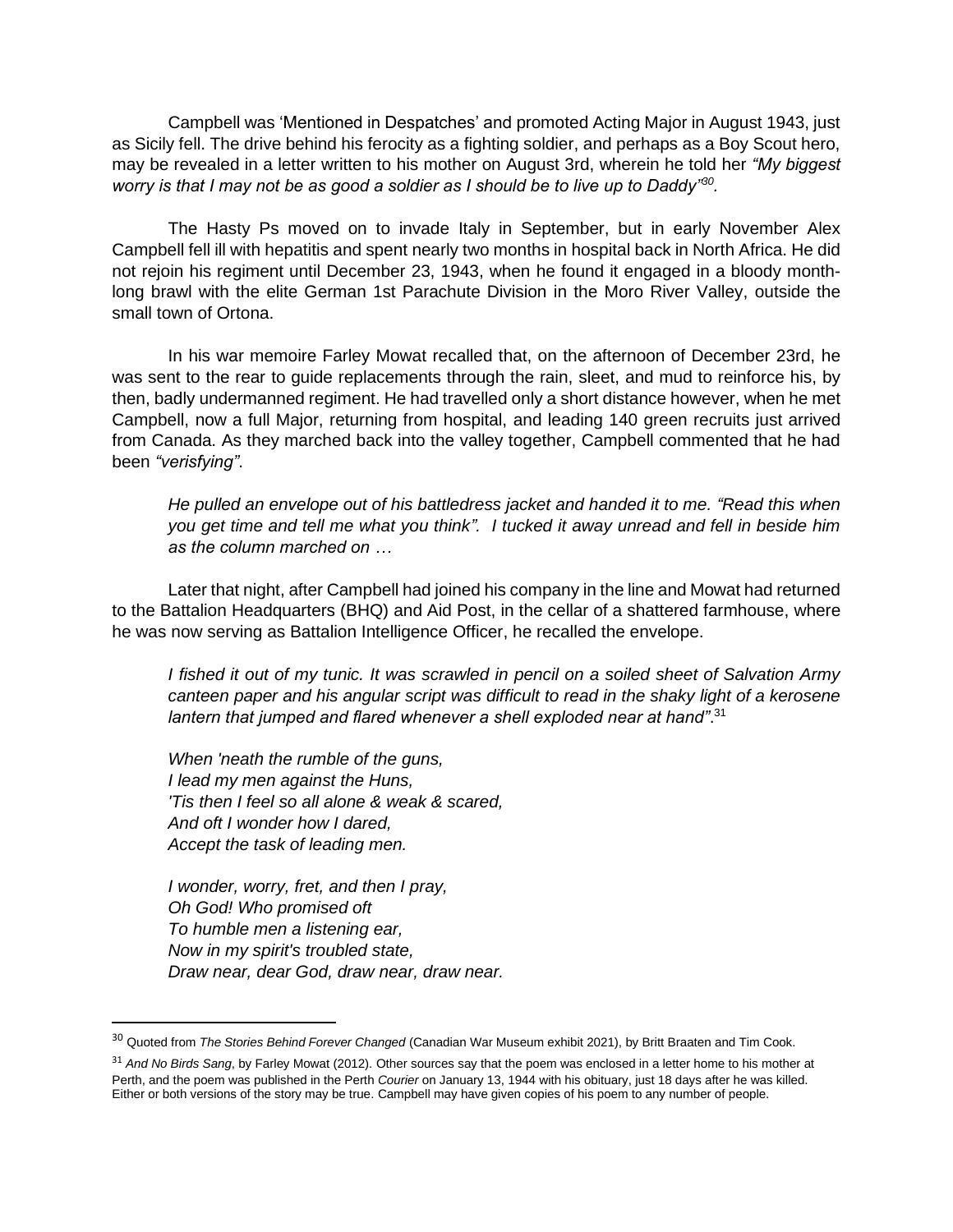*Make me more willing to obey, Help me to merit my command, And if this be my fatal day, Reach out, Oh God, Thy Guiding Hand, And lead me down that deep, dark vale*

*These men of mine must never know How much afraid I really am, Help me to lead them in the fight So they will say, "He was a man".*

In the small hours of Christmas Day morning, as Mowat struggled in the lantern light to read the poem Campbell had titled *Prayer Before Battle*, a few hundred yards away "*a patrol was ordered out on the fringe of Ortona"* to destroy a force of paratroopers that had infiltrated the line during the night. *"Major Campbell insisted on taking it himself by reason of the perilous nature of the job".<sup>32</sup>*

About 7:30 a.m. the walking wounded began to straggle into the headquarters' aid post. Among them, a sergeant suffering from a shrapnel wound to his leg. Mowat recalled how the sergeant,

*… shakily accepted a cigarette, then told me what he had seen. Alex had sent what was left of Seven Platoon to launch the initial attack, and Seven had almost immediately been caught by enfilading fire from three machine guns, with the loss of several killed and wounded.* 

*The logical course would then have been for Alex to send one of the other platoons to outflank these guns, but he did not choose to do this. Instead, he did the unexpected and inexplicable.*

*Seizing a Tommy gun he levered his great bulk to its full height, gave an inarticulate bellow and charged straight at the enemy. He could have gone no more than three or four paces before he was riddled by scores of bullets. Crashing into the mud like a falling colossus, he lay there, his body jerking spasmodically until the dead flesh at last lay still. During that timeless interval, both his own men and the Germans were so stunned by his action that not a further shot was fired by either side.*<sup>33</sup>

<sup>32</sup> Ottawa *Evening Citizen*, February 2, 1944, by Gregory Clark (With the Canadians in Italy).

<sup>33</sup> *And No Birds Sang*, Farley Mowat (1979). It should perhaps be noted that some of Mowat's writing has been described as 'subjective non-fiction' and he admitted that he *"never let the facts get in the way of the truth"*. However, while he may have taken some literary license in his descriptions of Alex Campbell, there can be little doubt he told *"the truth"*.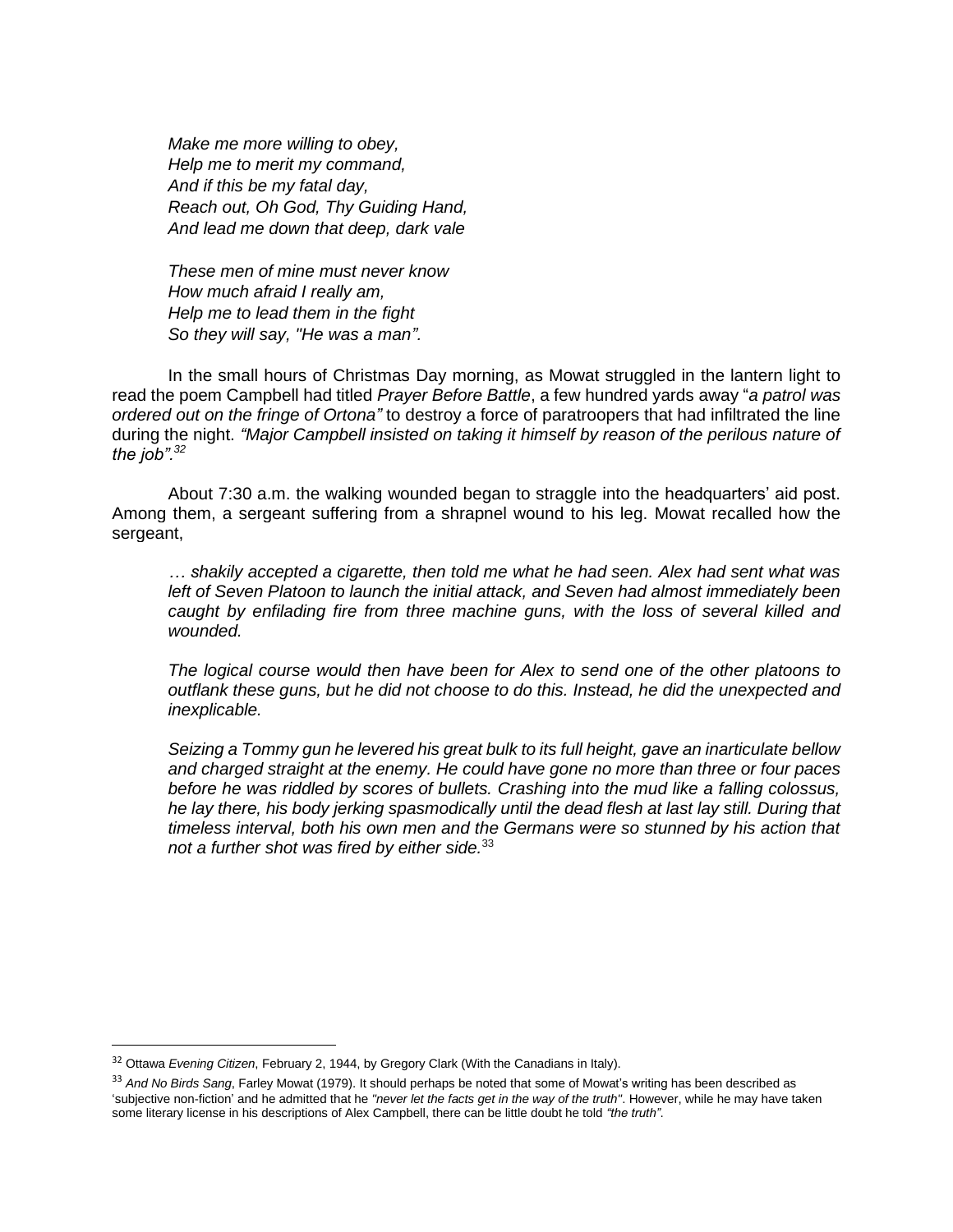

 *Great War Memorial Hospital Perth & District Collegiate Institute*



*Moro River War Cemetery Elmwood Cemetery*



Alexander Railton Campbell, the Boy Scout who pulled Julia Beadle from the icy waters of the Tay Basin, and the Army Major who dared *"accept the task of leading men"*, lies buried in the Moro River Canadian War Cemetery. He is also memorialized on the cenotaph gate plaque at the Perth Great War Memorial Hospital, in the Canadian Virtual War Memorial and on a stone he shares with his father in Elmwood Cemetery, Perth.<sup>34</sup>

Alex Campbell's poem, *Prayer Before Battle*, became as iconic of Canada's WW2 experience as John McCrae's poem *In Flanders' Fields* did of WW1. *Prayer Before Battle* has been published, and read or recited at memorial services, many thousands of times over the years since Campbell wrote it in the winter of 1943.

<sup>&</sup>lt;sup>34</sup> Alex Campbell's mother, Sarah Jane Railton-Campbell (1906-1973), and his sister Emilie Mary Campbell (1906-1973) are also both buried in Elmwood Cemetery, Perth. Alex Campbell never married.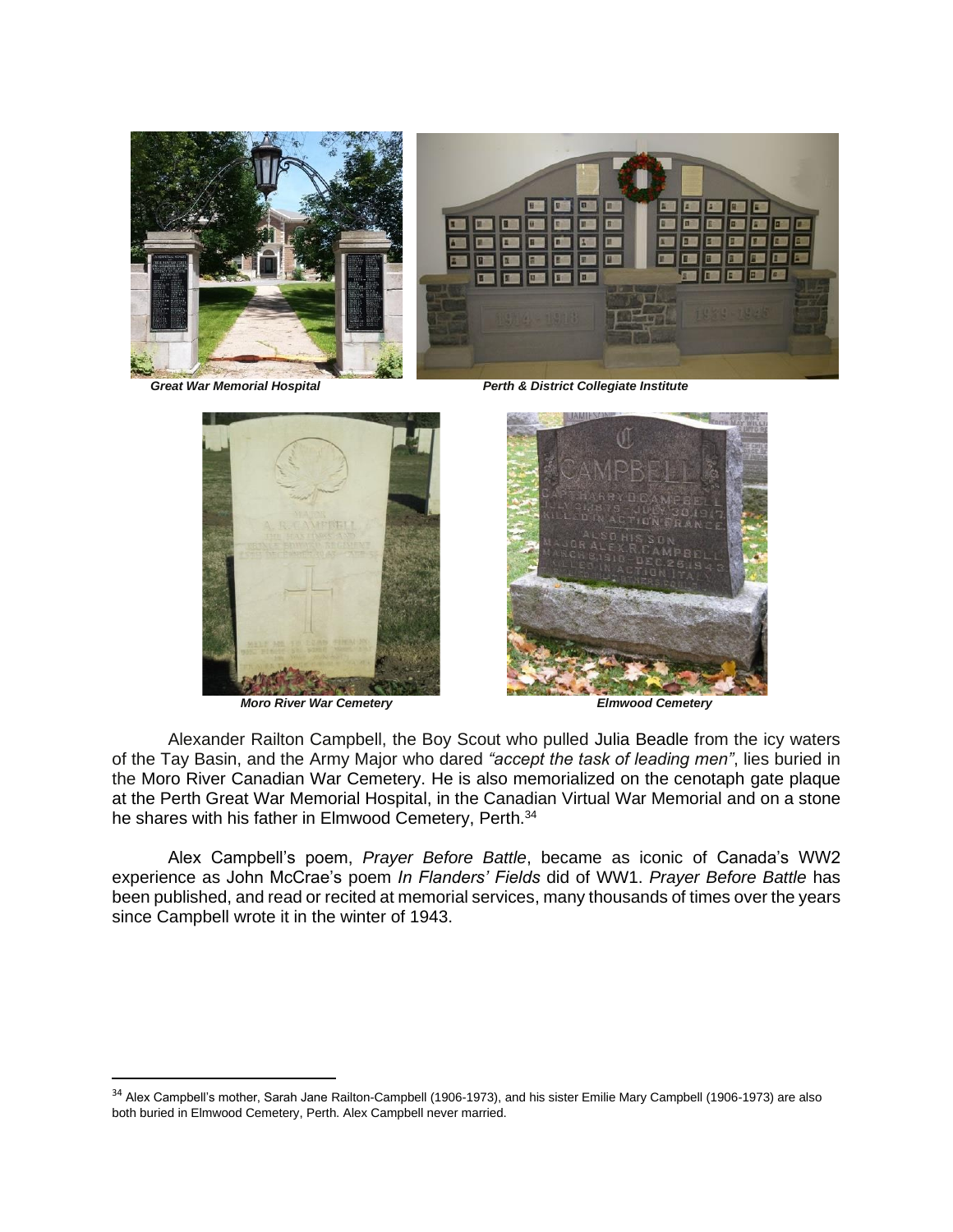## **PROMPT ACTION & PRESENCE OF MIND**

### **John Agusta 'Jack' Kanelakos (1913-1996)**

Wednesday April 11, 1928 dawned bright and clear. As the spring sun rose over the trees and rooftops, it quickly warmed the banks of the Tay Canal although the last chunks of winter ice still flowed through the Basin on their way down to the Rideau.

Shortly before 11:00 a.m., seven-year-old Ivy Vaughan<sup>35</sup> set out from her Beckwith Street home to run an errand for her mother. Sent to collect groceries at a shop on Gore Street, Ivy took a small wagon from her yard and, passing her neighbor, invited their daughter, four-year-old Laura Mae Fleming<sup>36</sup>, for a ride-along. As Ivy made her way along the Tay Canal tow path, about halfway between Beckwith and Drummond Streets, with little Laura giggling and urging her on, she began to run. Suddenly a front wheel dropped into an eroding rivulet of melting ice, jerking the wagon handle from her hand. The wagon and Laura went summersaulting over the bank into the fast flowing icy waters of the Tay in full spring flood. The frigid water took Laura's breath away, but Ivy began screaming hysterically.

In 1928 Easter Sunday fell on April 8th, so that week students were enjoying their spring school holiday. Among them was 15-year-old John Kanelakos, a pupil of room VII-B at the Perth Public School. Riding his bicycle along Beckwith Street, he was approaching the Beckwith Street bridge when he heard the panicked screams of Ivy Vaughan. Racing to the scene, Kanelakos threw his bicycle aside and

*… jumped into the icy waters and pulled* [Laura] *out to the shore*<sup>37</sup>*, rescuing her from the deep and cold waters of the Tay without a thought of self or the risk he undertook in*  plunging into the canal<sup>88</sup>.

Laura Fleming's saviour, John Agusta Kanelakos, was born at Perth in 1913, the eldest son of Peter Kanelakos (1885-1959), a native of Liffeney<sup>39</sup>, Greece, and Christina Thornton (1886-1920) who had been born at Carleton Place.

<sup>&</sup>lt;sup>35</sup> Ivy Vaughan (1920-1985) was the daughter of Robert Harvey Vaughan (1892-1978) and Mary Jane Beatty (1890-1939). Robert Harvey Vaughan had been a waiter on the SS *Carpathian* when it rescued survivors from the sinking of the SS *Titanic* in April 1912. He was born in England and emigrated to Canada in August 1912. See [https://www.encyclopedia-titanica.org/carpathia-crew/robert](https://www.encyclopedia-titanica.org/carpathia-crew/robert-vaughan.html)[vaughan.html.](https://www.encyclopedia-titanica.org/carpathia-crew/robert-vaughan.html) Ivy had 13 full and half-siblings - Russel Harvey (1912-1959), Robert (1917-1925), Pauline 'Polly' (1922-2012), Sharon Rose (1947-2001), Alberta, Dorothy, Allan, Joyce, Nora (d.2001), Wilma, Cedric, Hubert and Ruby.

<sup>&</sup>lt;sup>36</sup> Laura Mae Fleming was the daughter of Laurence H. Fleming (1893-1936) and Daisy Robinson-Fleming (1896-1961). Her siblings were Gordon, Harold, Arthur, and Dorothy.

<sup>37</sup> Perth *Courier*, April 13, 1928.

<sup>38</sup> Perth *Courier*, November 2, 1928.

<sup>&</sup>lt;sup>39</sup> No location named Leffeney, Greece, identified, perhaps Lefkandi on the island of Euboea.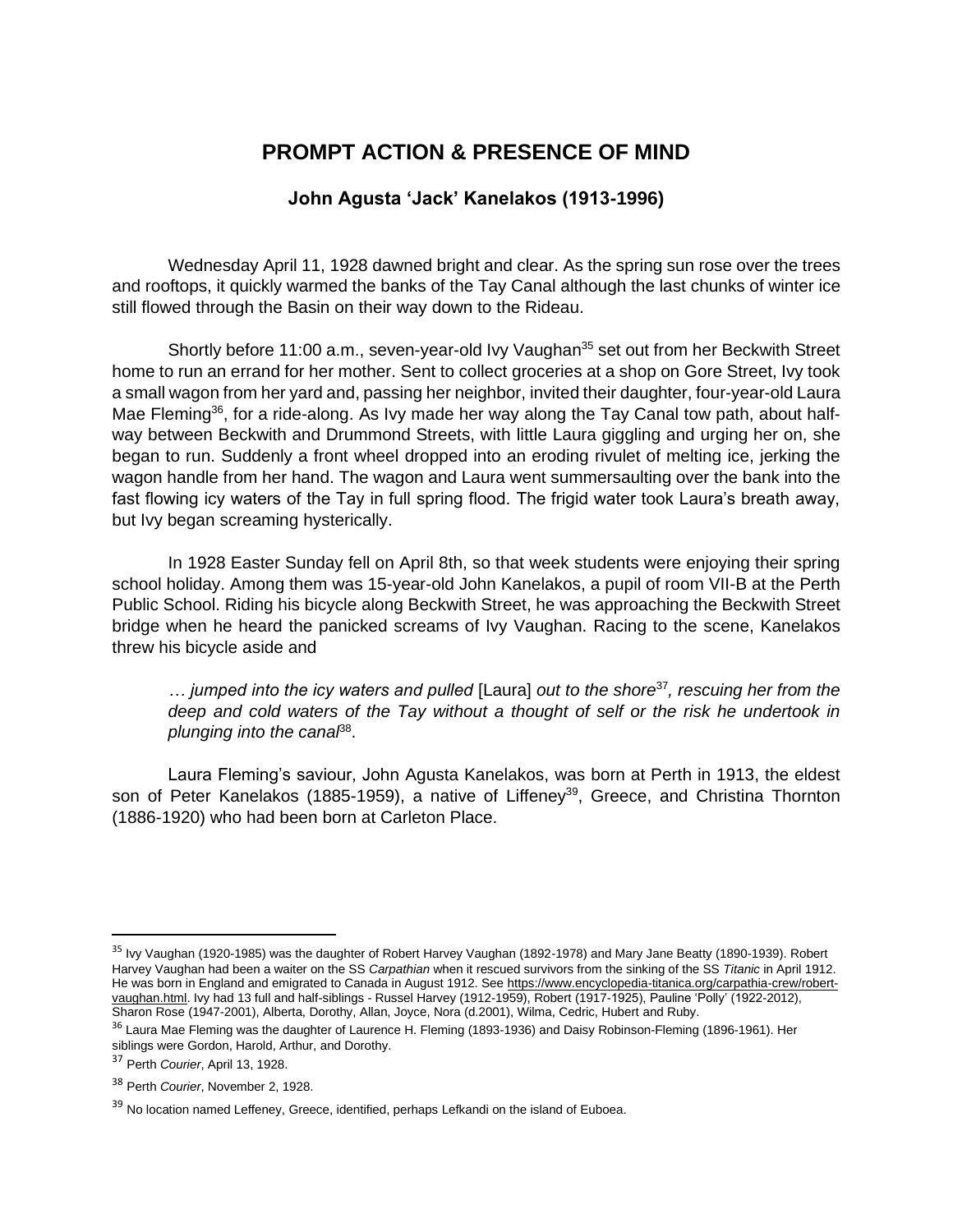Peter Kanelakos had emigrated to Canada in about 1905 with his brothers John and James. In 1908, Peter and John, confectioners and candymakers by trade, arrived in Perth and opened the Palm Gardens Ice Cream Parlor at 73 Foster Street. They produced and sold homemade candy, confectionary items, and ice cream, as well as selling specialties like fruit and oysters. On the floor above the Palm Gardens, the brothers also operated a tobacco shop and pool hall.<sup>40</sup>



Peter Kanelakos married Christina Thornton (1886-1920) at Ottawa in 1912 and they had four children: John (1913-1996), James  $(1915-2000)^{41}$ , Frocena/Florence  $(1917-1980)^{42}$  and Doris/Dormena (1918-2015)<sup>43</sup>. Christina Thornton-Kanelakos died at age 34 in 1920 and the Palm Carden Ice Cream Parlor was sold in 1925<sup>44</sup>. The Kanelakos brothers, Peter and John, moved to Smiths Falls where they opened the 'Candy Kitchen' soda fountain and candy store in the Kerfoot Building at the corner of Beckwith and Russell Streets. However, Peter Kanelakos' sons, aged 10 and 12, remained in Perth, living with their grandparents, John Thornton (1862-1949) and Rebecca Dietrich-Thornton  $(1858-1944)^{45}$ , while the daughters, aged seven and eight, went to live with relatives at Cony Island, New York.

John Kanelakos grew up at Perth, an energetic and athletic youth. In winter he played shinny on the river and in summer played baseball and swam in the mill pond above the Haggart Island dam. All year

round, from the age of about 12 years, he was an active Boy Scout and in 1928, when he rescued Laura Fleming, was a Patrol Leader with 1st Perth Troop.

In recognition of his actions on April 11th that year, Scoutmaster Richard Holmes recommended Kanelakos to Boy Scouts' Headquarters for appropriate recognition and the Perth *Courier* sent a copy of its reporting on the rescue to the Royal Canadian Humane Association urging that Kanelakos be recognized for his heroism. The Provincial Board of Honor and the Dominion Medals and Awards Board reviewed the incident and added their endorsement.

On October 28, 1928, all 1,100 seats at the Balderson Theatre at Perth, were occupied when young John Kanelakos was honored by his fellow Boy Scouts from Perth and Smiths Falls<sup>46</sup>, his community and visiting luminaries.

<sup>40</sup> Another brother, Stavros, and two sisters, Pinelopi /Penelope and Marigo stayed in Greece. A few years later, a cousin, Joseph, opened the Titanic Pool Hall & Tobacco Shop, outfitted with five pocket billiard tables, at 37 Gore Street East.

<sup>41</sup> Married (1938) Lillian Geraldine McFadden (1920-2014).

<sup>&</sup>lt;sup>42</sup> Married (1938) Cornelius Allen Cole (b.1912) and Ernest J. Withers (1921-1971).

<sup>&</sup>lt;sup>43</sup> Married Andrew Haggis (1910-1992), son of George and Emilia Hanzakos. The Hanzakos family changed their surname to Haggis.

<sup>44</sup> The Titanic Pool Hall was sold in 1921.

<sup>&</sup>lt;sup>45</sup> Peter Kanelakos was later remarried to Mary Viola Healey (1900-c1963), daughter of Owen Vincent Healey (1872-1938) and Mary Johanna McDermott (1873-1954).

<sup>&</sup>lt;sup>46</sup> In 1911 Smiths Falls Boy Scout Harold A. Whitcomb (1896-1951) also won the Boy Scout Silver Cross for Gallantry, as well as the Royal Humane Association's Bronze Medal for Bravery, for his rescue of Mary Hunter from drowning when she fell from a boat near Portland on the Rideau River. After graduating secondary school at Smiths Falls, Whitcomb enrolled at McGill University but interrupted his studies to serve in the Canadian/Royal Navy during WW1. He later resumed his studies, graduated with a medical degree, returned to Smiths Falls to practice medicine and served for a time as Lanark County Coroner.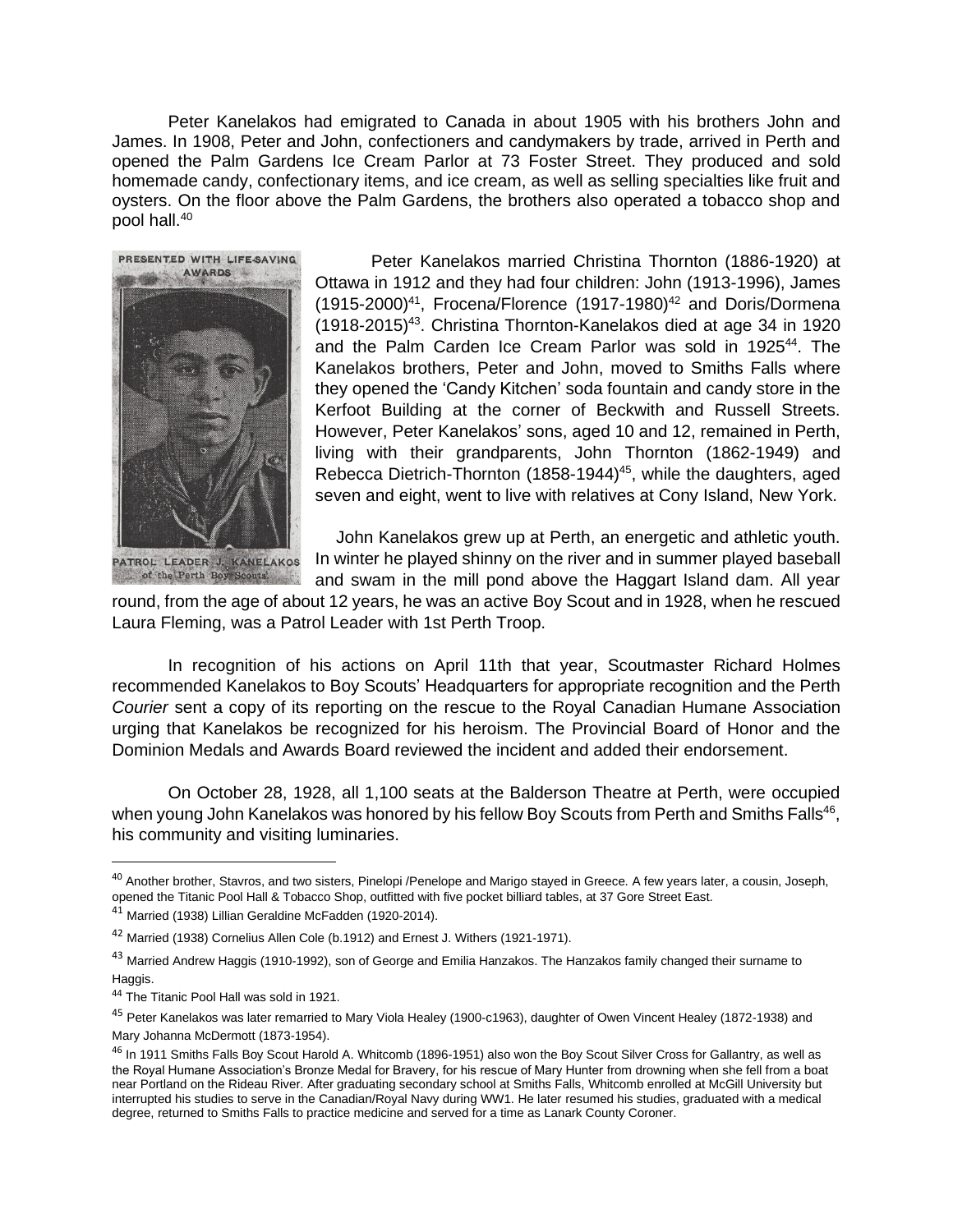Perth Mayor T. Arthur Rogers (1895-1957)<sup>47</sup> presented Kanelakos with a Royal Canadian Humane Association 'Honorary Diploma', *"following which the Boy Scouts, who surrounded John on the stage, gave three lusty cheers and a tiger"<sup>48</sup>*. Mayor Rogers told the assembly that,

*… following a very close investigation of the circumstances surrounding the act of saving the life of little Laura Fleming on April 11th last, John Kanelakos is justly entitled to the award for his prompt action and presence of mind in saving the little girl's life, rescuing her from the deep and cold waters of the Tay without a thought of self or the risk he undertook in plunging into the canal. Words fail me to express my admiration for the act of John Kanelakos, an act due to the training and discipline he received as a member of the Boy Scouts.* 49

The Mayor went on to recognize the work of Scoutmaster Richard Holmes and expressed hope that the award would be an inspiration to Kanelakos,

> *… to give of his best to his fellow man in the future, and that it would be a similar inspiration to the Boy Scouts … every citizen of the Perth is proud of what John Kanelakos has done.*<sup>50</sup>

Finally, in the highlight of the evening, Kanelakos received the Boys Scouts Associations Silver Cross for gallantry, presented by Boy Scouts of Canada Assistant Commissioner John A. Stiles (1876-1958)<sup>51</sup>. Stiles also saluted Scoutmaster Holmes as "a self*sacrificing man for your children"* and told Kanelakos that as,



*… you were prepared when the time came and at other similar times in future you will also be prepared. This Silver Cross will be one of the most precious things in your life. There isn't money to buy it.*

As he completed grade school and studied at the Perth Collegiate Institute, John Kanelakos became a passionate and accomplished photographer. His grandparent's home at Perth would remain his address of record until 1940 but, although he was born and raised where the Tay Canal Basin was the largest body of water within many miles, he was drawn to the sea. By the time he turned 20 he had begun a lifetime of maritime wandering, camera in hand.

<sup>47</sup> Mayor 1927-1929.

<sup>48</sup> Perth *Courier*, November 2, 1928.

 $49$  Ibid.

<sup>50</sup> Ibid.

<sup>51</sup> John A. Stiles, B.A., Sc., M.E., T.C., OBE, later Boy Scouts Chief Commissioner, an engineering professor from the University of New Brunswick moved to Ottawa in 1919 and became the first Chief Executive Officer of the Boy Scouts' Association, a position that he held until his retirement in 1946.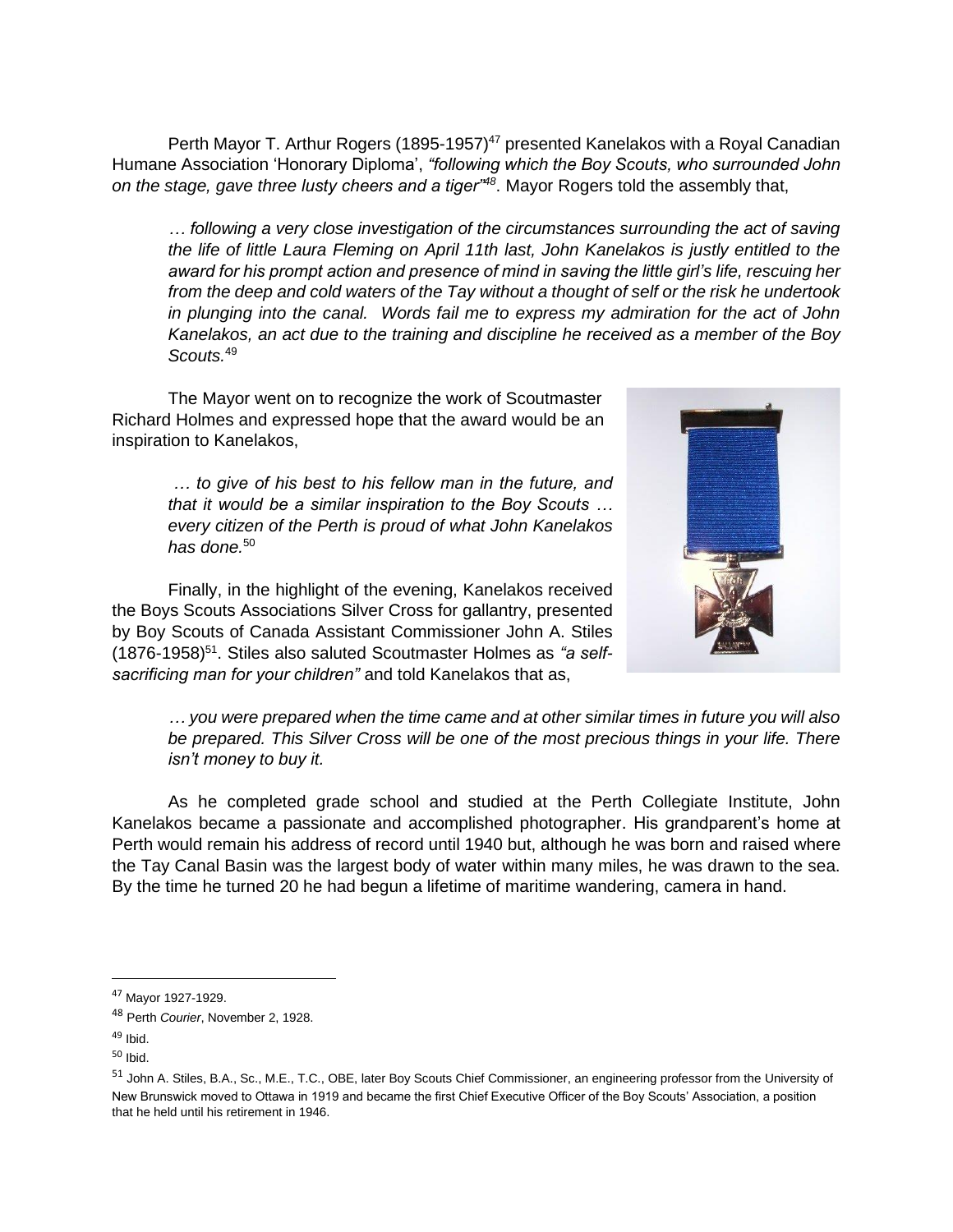According to one newspaper account, *"in 1932* [Kanelakos] *sailed off Vancouver Island, later going on a Caribbean cruise …"*<sup>52</sup> By 1934 he was at Halifax, Nova Scotia, working as a freelance photographer and at odd-jobs, including some time as a civilian employee at the Eastern Passage Air Station<sup>53</sup>.

Then, in 1936, he signed on as cook, among a crew of seven on the former trawler *St. Cuthbert*<sup>54</sup>. After an overhaul and installation of a new engine, refitting her to freight Mexican oil, the *St. Cuthbert* had been sold to a transport firm in British Honduras. Only two days after departing Halifax, bound for Belize, the St. Cuthbert was engulfed by a storm generating what a Halifax newspaper described as *"mountainous waves … that caused damage and almost loss of life on many large vessels putting into Halifax …"*<sup>55</sup>. Sixty two miles off Chebucto Head the *St. Cuthbert*'s engine failed and Captain J. Barr Champion told the press that for the next 48 hours *"all hands fought against terrific odds while his ship was pounded by the seas"*. Finally taken in tow by the salvage tug *Foundation Franklin* the *St. Cuthbert* and her crew were taken back to Halifax and John Kanelakos escaped the first of many close calls he would face at sea.

With the *St. Cuthbert* repaired and finally delivered to Belize, Kanelakos returned to Nova Scotia and in 1937-1939 worked as a photographer for the Halifax *Chronicle*. In mid July 1939, however, he joined the crew of the yacht *Estey,* a Tancook Schooner<sup>56</sup>. On a honeymoon cruise, with planned stops in the West Indies and a circumnavigation of the South America, the 16-ton, 150 foot *Estey*'s pumps and motor had failed, and she was in Halifax for repairs when Kanelakos signed on. The schooner sailed again on July 15th but at 2:10 a.m. on August 8th, in dense fog and high winds, she struck the rocks off Overton Beach, near Forchu Lighthouse, Yarmouth Bar, Nova Scotia.

*The raging breakers swept the helpless craft onto a ledge about two miles from Yarmouth Light. She began to break up almost immediately from the pounding seas.*

John Kanelakos, former Halifax freelance photographer, appears as the hero of the *rescue. In a tiny dory, the navigator of the craft made three trips to shore through the breakers to bring* [Honeymooners] *Mr. and Mrs.* [William C.] *Mooney and* [crewman] *Fred Horne to safety. Leaping into the tiny skiff Kanelakos rowed Mrs. Mooney to shore, following with Mr. Mooney and Horne. By that time the* Estey *had broken completely in two … the vessel was broken into matchwood.<sup>57</sup>*

<sup>52</sup> John A. Kanelakos scrapbook, courtesy of Don Kanelakos. The newspaper from which the clipping was taken is unidentified and undated.

<sup>53</sup> Later CFB Shearwater.

<sup>54</sup> Launched 1916, 311 gross tons, 137 feet long, 23.5 foot beam, 12.3 foot draft, requisitioned as a minesweeper during WW1.

<sup>&</sup>lt;sup>55</sup> John A. Kanelakos scrapbook, courtesy of Don Kanelakos. The newspaper from which the clipping was taken is unidentified.

<sup>&</sup>lt;sup>56</sup> A Tancook Schooner, with its counter stern and characteristic round or 'spoon' bow was a distinctive type of small sailing work boat built primarily on Big Tancook Island, Nova Scotia, and the immediate surrounding area. The Tancook Schooner is credited with influencing North American yacht designers and pleasure craft users during the early to mid twentieth century.

<sup>&</sup>lt;sup>57</sup> John A. Kanelakos scrapbook, courtesy of Don Kanelakos. The newspaper from which the clipping was taken is unidentified.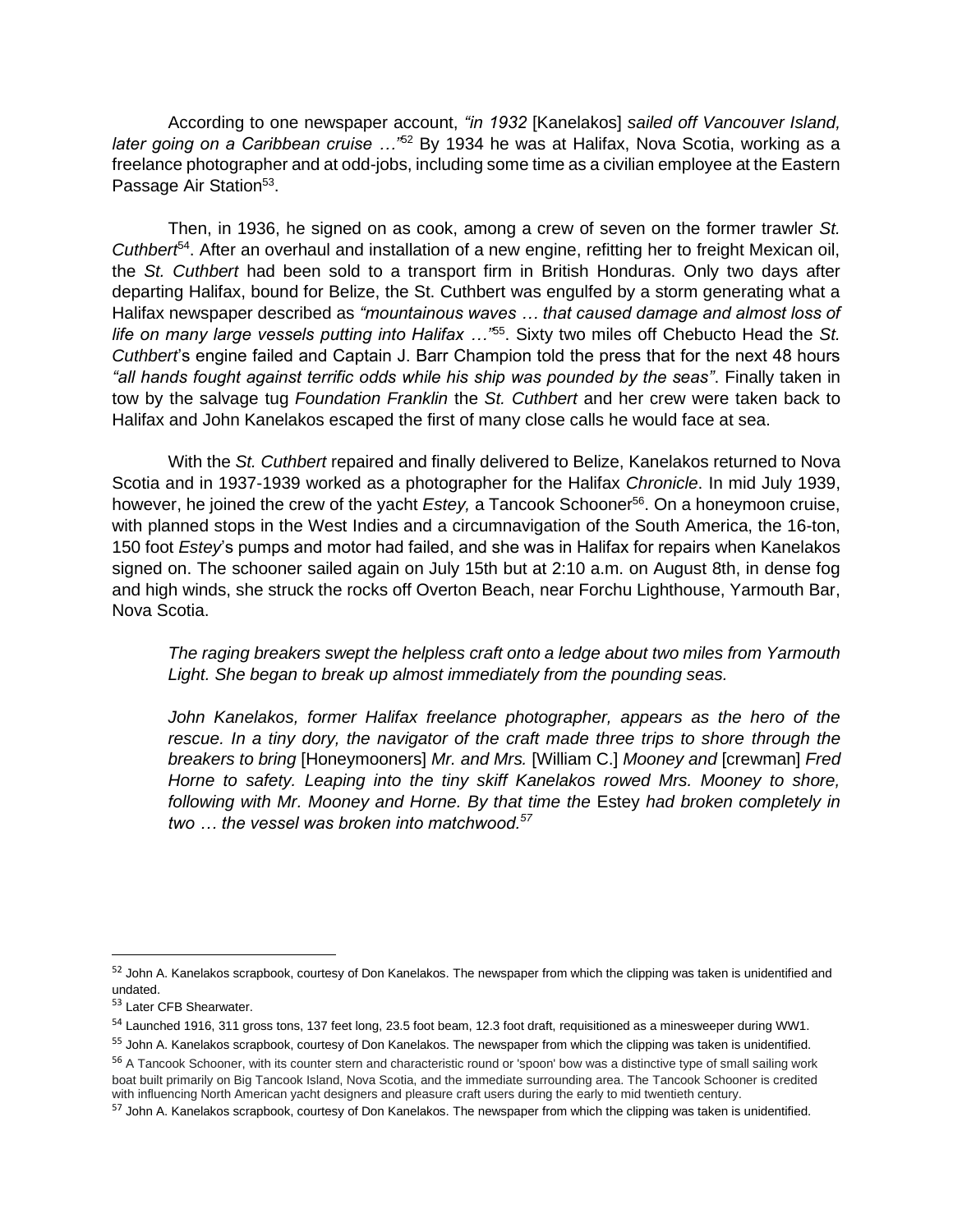Although the headline in a Yarmouth newspaper of August 10, 1939 read *"Schooner is Total Loss: None Injured"*, this does not appear to have been completely accurate. John Kanelakos seems to have been hurt. A later newspaper story stated that *"…at the outbreak of the war* [September 3, 1939, a month after the loss of the *Estey*] *he was laid up following a wreck of a yacht off the coast of Nova Scotia, but in 1940 was well enough to sign on a tanker at Montreal"<sup>58</sup>* .



*Imperial Oil Transport Company Tanker '***Vancolite'**

Kanelakos volunteered for military service but, apparently due to the injury sustained when the *Estey* sank, he failed to pass the Canadian Active Service Force (C.A.S.F) medical. Undaunted he signed on as a merchant seaman with the Imperial Oil Shipping Company Ltd. to serve on their vessel M.V. *Vancolite*, one of a number of oil tankers in the British service, owned jointly by in the Imperial Oil and the Canadian government. The *Vancolite* and her sister ships transported bunker oil, diesel, aviation fuel and gasoline from points of production to the United Kingdom or allied bases elsewhere. Serving aboard fuel tankers like the *Vancolite* was extremely dangerous duty. These ships were the favored targets of Axis submarines and aircraft. A direct hit by bomb or torpedo invariably meant the immediate and complete loss of the ship, crew, and cargo when the vessel vaporized in a ball of fire.

When John Kanelakos first went to sea as a merchant seaman in 1940, while his ship might enjoy some protection in a convoy, it had no means of self-defense. However, the British Admiralty Trade Division undertook to arm around 5,500 merchant vessels. By the end of 1940, 3,400 vessels had been armed, mainly with anti-aircraft weapons and heavy machine guns, and gunnery schools established. A few months after joining the *Vancolite*, Kanelakos enrolled to train as a gunner.

The gunners' school at Halifax provided five weeks' basic naval training, followed by twoand-a-half weeks of gunnery training and two-and-a-half weeks of advanced seamanship instruction. The final part of the course provided a month of specialized training covering the variety of weapons fitted to merchant vessels. Most gunners were Royal Navy personnel, but many, like John Kanelakos, were merchant seamen.

<sup>58</sup> Ibid.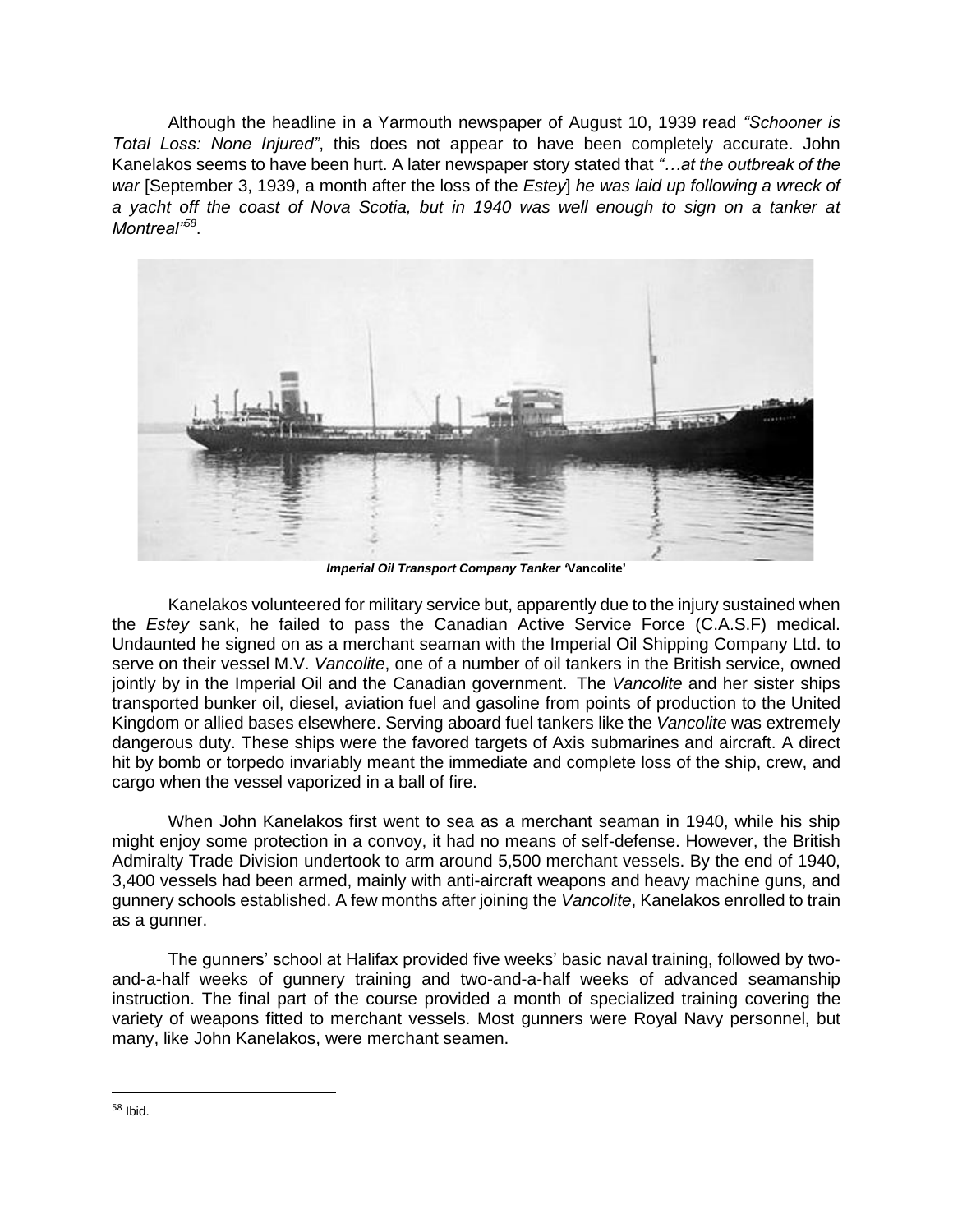In late 1940, Kanelakos graduated as a 'Gun Layer' and enlisted with the Royal Navy's Defensively Equipped Merchant Service (D.E.M.S.) for a period of five-years or the duration of hostilities and returned to the *Vancolite* and the danger of North Atlantic convoys.<sup>59</sup> In November that year he was in the convoy defended by HMS *Jervis Bay* when she was sunk southwest of Reykjavik, Iceland, by the German heavy cruiser *Admiral Scheer*.

In 1941 Kanelakos was seconded by the British Admiralty to the Norwegian merchant marine service, Nortraship. When Nazi Germany



*D.E.M.S. Gunlayer*

invaded Norway in April 1940, they captured only about 15% of the Norwegian merchant fleet. The remainder, more than 1,000 ships totaling over 4,000,000 gross registered tons (GRT), was at sea or in foreign ports when Norway fell. The Norwegian Government in exile organized 'Nortraship', headquartered in London, requisitioned the 'free' fleet, and placed it at the disposal of Britain and her allies. The Royal Navy's D.E.M.S. program armed the ships and provided trained gunners to man them.



*Nortraship D/S Topalsfjord*

 $59$  Meanwhile his younger brother, James Kanelakos (1915-2000), had enlisted with the RCAF and served as an air gunner with Bomber Command, flying more than 40 missions before being shot down over Hanover in September 1943. He was badly wounded but manage to parachute from his crippled aircraft and spent nearly two years as a prisoner of war until he escaped in early 1945. James Kanelakos was awarded the Distinguished Flying Medal (DFM) and promoted to Flying Officer. After the war he returned to Perth and went into the fuel business.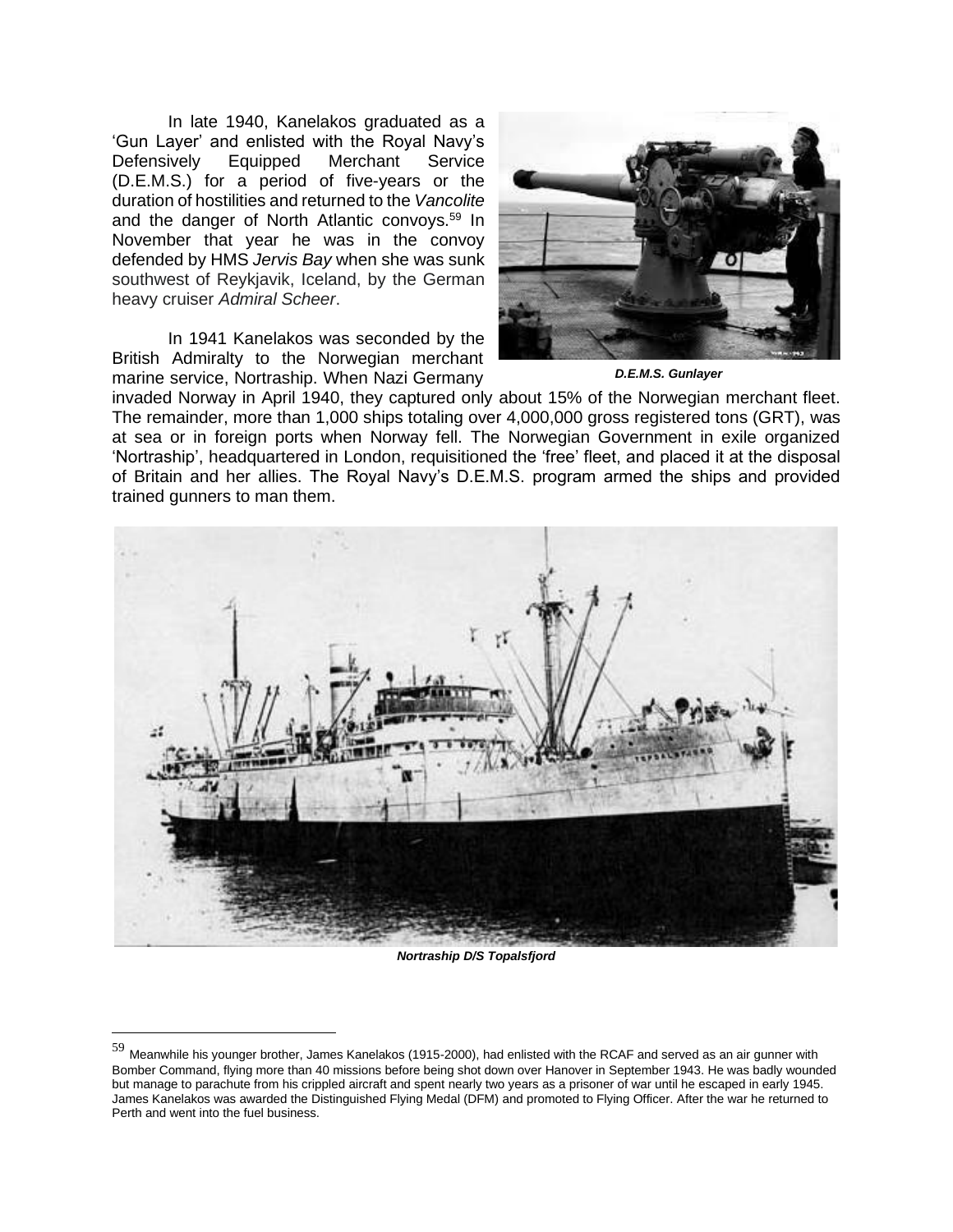

*Boatswain John Agusta Kanelakos*



*Krigsmedaljen*

Over the next two years John Kanelakos served as 'Gunnery & Armament Officer' on several Norwegian ships but spent most of that time on the D/S *Topdalsfjord*<sup>60</sup> . The *Topdalsfjord* sailed more than 200,000 miles during the war, carrying 116,500 tons of cargo. She was mostly in service in the Atlantic, but also made voyages to Africa and the Mediterranean. In early 1941 Kanelakos sailed aboard *Topdalsfjord* to Alexandria carrying supplies to the allied armies in North Africa as Rommel launched his offensive on the Egyptian border. In May 1942 his ship was in the supply convoy to Mozambique supporting the British campaign that seized the Vichy-Frenchcontrolled island of Madagascar. Then, in November that year, *Topdalsfjord* carried supplies for Operation Torch, the Allied invasion of French North Africa at Oran, Algeria.

Late in the war, after Kanelakos had been posted back to British/Canadian flagged vessels on North Atlantic convoy duty,

*… the Norwegian government set out to present King Haakon's medal<sup>61</sup> to Jack Kanelakos, Canadian merchant navy gun layer from Perth, but it was not until January 3 he could be found in port long enough to make the presentation.* 

*Kanelakos, a tanned six-footer with a snappy black beard that would do credit to an old navy seadog, is on a Canadian merchant ship now and his stays in port are short and infrequent.* 

*"They had several letters out chasing me" he grinned, "but I usually left for another port before they could find me". But find him they did and on January 3rd the medal was presented by Harald Juell<sup>62</sup>, Norwegian consul at Halifax.* 

*"I didn't know just what one incident they might be giving me this medal for" Kanelakos reflected, "since we were in several little mix-ups, one not far off Halifax and the Nova Scotia coast. Whatever it was, I certainly got a lot of fun from it all and*  loads of good experience. I'd like to be sailing with the *Norwegians now, but I got transferred."<sup>63</sup>* 

<sup>60</sup> Built by Canadian Vickers Ltd., Montreal and launched in May 1921 for NAL, 6,310 tons, 365 feet long, 49.7 foot beam, 26.5 foot draft.

<sup>61</sup> King Haakon VII's 'Krigsmedaljen' (*The War Medal),* awarded to Norwegian or foreign military personnel and civilians actively and honorably participated in the war for Norway.

 $62$  Harald Juell (18941980) was a Norwegian diplomat, ambassador, and military officer. He served as consul at Halifax 1941-1946.

<sup>63</sup> Perth *Courier*, January 18, 1944.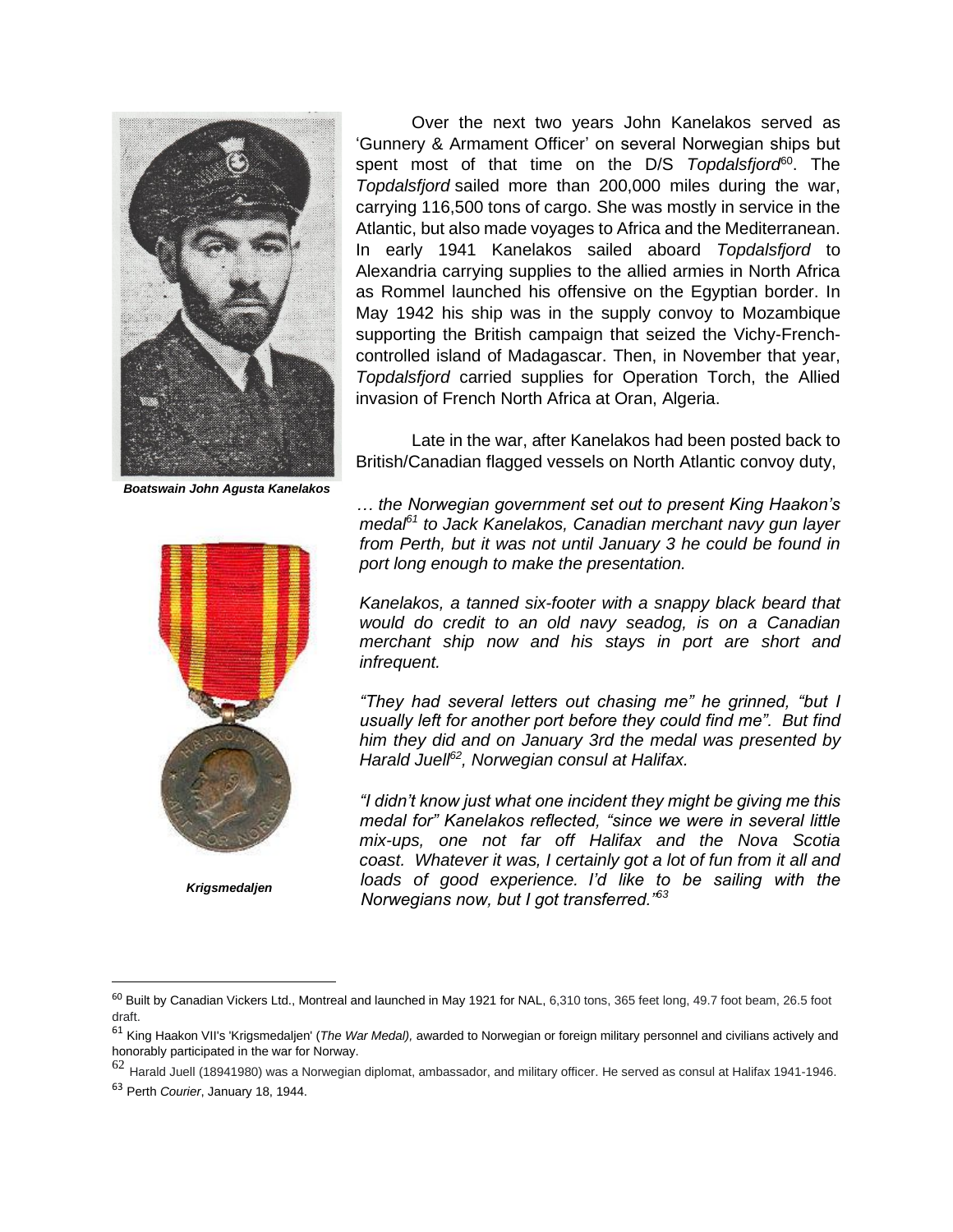Not all dangers come from the enemy. In October 1943 John Kanelakos was Chief Gunner on the cable-laying ship *Lord Kelvin* when it collided with the Royal Canadian Navy minesweeper HMCS *Chedabucto* in the St. Lawrence River near Rimouski, Quebec. His ship tore a 25 X 12 foot (7.6 X 3.7 m) hole in the side of *Chedabucto.* All but one member of the *Chedabucto* crew escaped before their ship rolled over and sank.



*CS Lord Kelvin*

After the war, Kanelakos returned to the employ of the Imperial Oil Shipping Company Ltd. He sailed on company tankers for the next three decades, logging service on *Imperial Quebec*, *Imperial Acadia*, *Imperial Halifax*, *Imperial Toronto*, *Esso Knoxville,* and others, while visiting ports all over world from Europe, to Curaçao and Venezuela, to Suez, to Chile and Resolute on Cornwallis Island in Canada's arctic.



In January 1962 Imperial Oil Limited formally commended John Kanelakos *"regarding an accident involving two crew members which occurred on December 31, 1961"* aboard the *Imperial Quebec*.

*Your actions in this emergency which contributed materially to the recovery of two men with only minor injury. We wish to highly commend you on your presence of mind and bravery in this instance. If it had not been for the prompt action of the watch on deck, we have no doubt that this incident would have had a tragic ending.*

In January 1970 Kanelakos participated in the *Imperial Acadia*'s rescue of three crew members from the MFV *Marion Crouse*, a Canadian fishing vessel that sprang a leak in the engine room in heavy weather and sank off Port Hawkesbury, Nova Scotia.